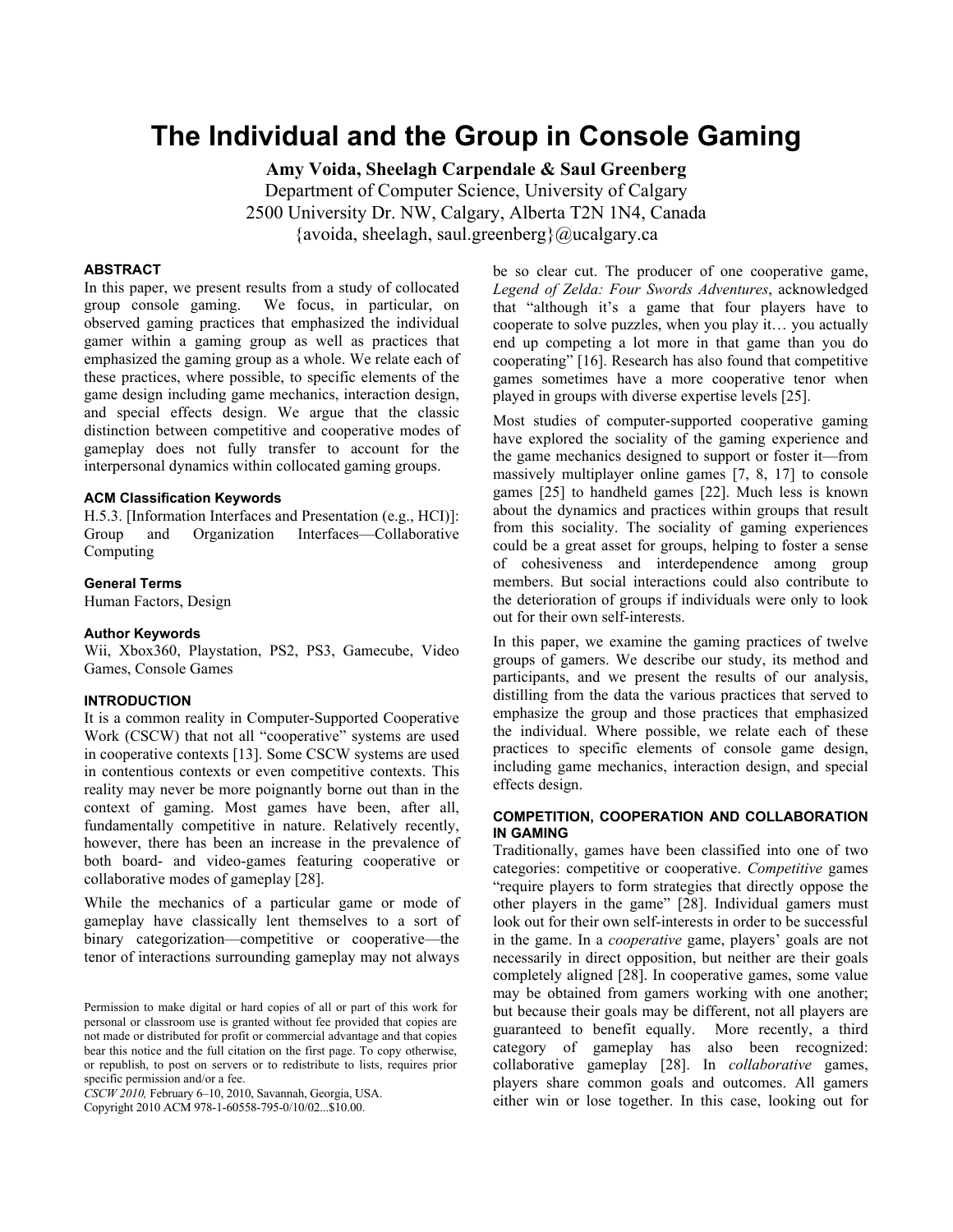group interests instead of individual interests provides the greatest benefit to players.

Instead of considering the landscape of games as being crafted out of some number of distinct modes of gameplay, as traditionally may have been the case, we adopt the view of Zagal et al., who consider a spectrum of modes of gameplay. This spectrum ranges from competitive games, which reward individual-oriented strategies, to collaborative games, which reward group-oriented strategies [28]. Cooperative games exist on the spectrum between competitive and collaborative games, where gamers are rewarded for group-oriented strategies only when it is in their own self-interest.

Within the CSCW community, the words competitive, cooperative, and collaborative are frequently used in a broader sense in order to convey larger patterns of coengagement in sociotechnical systems. Nardi and Harris, for example, describe a more synergistic relationship between competition and collaboration in gaming:

Even when players are competing, the object of having fun by playing the game is a form of collaboration; players could not compete if there were no one to play with. As in any game or sport, the larger field of collaboration is constituted by engaging in the game [17].

We share the view that a larger field of co-engagement is, indeed, constituted within the gaming activity. In this paper, however, we reserve our use of the words competitive, cooperative, and collaborative for describing game mechanics and modes of gameplay. We characterize gaming practices on a spectrum, as being more individualoriented or more group-oriented, in an effort to try to disentangle the mechanics of game design from the practices of gaming groups.

Studies of various genres of gaming and gaming platforms have provided glimpses across these continua of competitive-to-collaborative modes of gameplay as well as individual-to-group oriented gaming practices.

In their study of handheld gaming platforms, Szentgyorgyi et al. found that competitive modes of gameplay were a "strong motivator" for gamers [22]. In collocated contexts, their participants also valued the opportunity to engage in individual-oriented practices, such as trash talking other gamers.

A number of researchers have studied various practices surrounding children's use of computer and console games. Ito observed group gaming in a computer clubhouse and identified individual-oriented practices constituted around a game's special effects [14]. She found that children who maintained control of a game's input device developed a self-centered infatuation with special effects, frequently at the expense of others in the group. Stevens et al. conducted a study of the ways that children constructed their own learning environments around console games [21]. They observed a number of instances in which children adopted group-oriented behaviors such as when two gamers helped each other perfect the sequence of actions required to get their characters up a cliff.

Ducheneaut et al.'s study of the massively multiplayer online game *Star Wars Galaxy* highlighted a number of its cooperative game mechanics, including interdependencies among character professions and combat designed to be too difficult to undertake alone [7].

A number of researchers have studied the massively multiplayer online game *World of Warcraft*, which has some of the same cooperative game mechanics as *Star Wars Galaxy*. But in *World of Warcraft*, researchers have also identified a number of group- and individual-oriented gaming practices. Nardi and Harris found that small acts of kindness or assistance were routinely offered by virtual strangers and that other emergent group-oriented practices such as slumber parties and conga lines added an additional air of fun to the game [17]. These researchers also identified a number of individual-oriented practices such as ganking—"tak[ing] advantage of [a player's] weakened state for an easy kill"—and corpse camping—"remaining by [a] corpse and killing the player after he resurrects and is in a weakened condition" [17]. Ducheneaut et al. have added additional nuance to our understanding of the continua of game mechanics in *World of Warcraft* through their analysis of grouping patterns [8]. They found that the prevalence of cooperative game mechanics, notably combat designed to be too difficult to undertake alone, increased toward the end of the game and suggested that this may help to foster more individual-oriented practices at the outset of the game and more group-oriented practices as a player approaches the endgame.

More research has been conducted to understand massively multiplayer online games than many other current game genres or platforms and, as a result, our understanding of the complex relationships between game mechanics and gaming practices is somewhat more nuanced.

In this research, we contribute an analysis of these same phenomena within the domain of console gaming. In particular, we derive a richer understanding of the breadth of individual- and group-oriented practices present in console gaming and tease out the types of game mechanics and design decisions with which these practices correlate.

# **METHOD**

We conducted a study of collocated group console gaming, recruiting 12 groups of participants who gathered regularly to play console video games. Participants engaged in four research activities:

- 1. **Questionnaire**. Participants completed a questionnaire that asked about their previous experiences with various game genres and platforms. Participants also reported basic demographic information such as sex and age.
- 2. **Group gameplay**. Participants gathered in groups of friends or family who regularly get together to play games. These existing groups played the game or games that they typically play for anywhere between thirty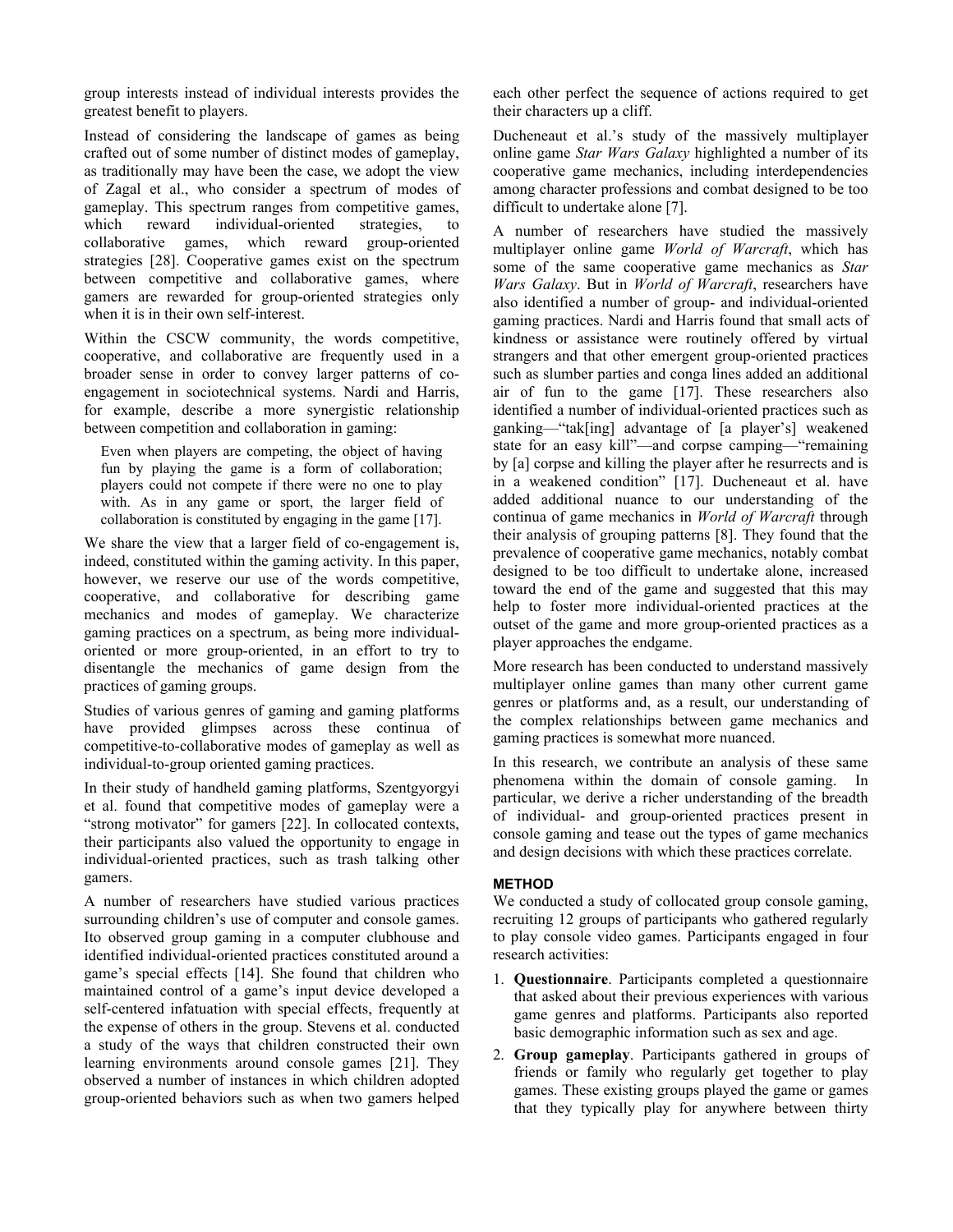minutes and two hours (an hour and fifteen minutes, on average). We observed groups play a variety of games on a variety of gaming platforms. Descriptions of the gaming groups and the games that were observed are reported in Table 1.

- 3. **Gaming environment sketch**. Participants sketched their ideal group gaming environment, after the sketching task suggested by Sall and Grinter [20].
- 4. **Focus group**. Individuals participated in a semistructured focus group with other members of their gaming group. The focus group protocol included questions about the gaming environment sketches, motivations for getting together to play games, and gameplay preferences when gaming in various contexts.

We carried out our study in whatever setting the groups typically gathered to play games; all groups gathered in residential settings—family rooms, recreational basements, or the shared common areas of retirement communities.

We have previously presented results of an analysis of the focus group data, characterizing the social motivations for gaming in groups [25]. This earlier work unpacked participants' preferences for gaming that, to a large degree, were influenced by the significant diversity within gaming groups.

during the group gameplay—both fieldnotes and video and have drawn from the focus group data where it serves to clarify our analysis of the gameplay data. We transcribed each video recording and merged these transcripts with our fieldnotes. Merging these two sources of data helped us create a more complete end-to-end record of gameplay. In some cases, our fieldnotes provided the sole record of conversation during short periods of gameplay in which the audio from the games drowned out the verbal interactions among participants in the video recording.

We conducted a grounded theory analysis of our data, inductively generating concepts from the data such as "selfsacrifice" and "trash talk" [4]. We iteratively refined these concepts while characterizing relationships among them and identifying a number of higher-level themes in the data. Through our analysis, we identified clusters of gaming practices that emphasized the gaming group as a whole as well as clusters that emphasized the individual gamer.

## **Participants**

For this study, we recruited 12 groups, including 36 individuals, who gathered regularly to play console video games. We recruited participants in the context of both inter- and intra-generational gaming groups: three groups of all youth participants, three groups of all adult participants, two groups of all elder participants, and four groups whose

| Gaming<br>Group                                             | <b>Participant Demographics</b> |                  |                 |                 |                      |      |               |      | <b>Platform</b>        | Games                                                                                                  |
|-------------------------------------------------------------|---------------------------------|------------------|-----------------|-----------------|----------------------|------|---------------|------|------------------------|--------------------------------------------------------------------------------------------------------|
|                                                             | Youth                           |                  | <b>Adults</b>   |                 | <b>Mature Adults</b> |      | <b>Elders</b> |      | <b>Observed</b>        | <b>Observed</b>                                                                                        |
|                                                             | Female                          | Male             | Female          | Male            | Female               | Male | Female        | Male |                        |                                                                                                        |
| Group A<br>Siblings & their Cousin                          |                                 | $P1-P3$          |                 |                 |                      |      |               |      | Wii                    | Super Smash Bros Brawl<br>Mario Kart Wii                                                               |
| Group B<br>Friends                                          |                                 | $P4-P6$          |                 |                 |                      |      |               |      | Wii                    | Wii Sports-Tennis<br>Wii Sports-Golf                                                                   |
| Group C<br>Siblings                                         | P7, P8                          |                  |                 |                 |                      |      |               |      | Gamecube               | Paper Mario                                                                                            |
| Group D<br>Couple                                           |                                 |                  | P <sub>9</sub>  | P <sub>10</sub> |                      |      |               |      | Wii                    | Lego Star Wars                                                                                         |
| Group E<br>Friends                                          |                                 |                  |                 | P11, P12        |                      |      |               |      | Xbox360                | <b>Grand Theft Auto IV</b><br><b>Burnout Paradise</b><br>Halo 3                                        |
| Group F<br>Couple                                           |                                 |                  | P <sub>13</sub> | P <sub>14</sub> |                      |      |               |      | Xbox360                | Guitar Hero III<br>Rock Band                                                                           |
| Group G<br>Residents of a Retirement<br>Community           |                                 |                  |                 |                 |                      |      | P15-P17       |      | Wii                    | Wii Sports-Bowling                                                                                     |
| Group H<br>Residents of a Retirement<br>Community           |                                 |                  |                 |                 |                      |      | P18-P20       |      | Wii                    | Wii Sports-Bowling                                                                                     |
| Group I<br>Child & his Parents                              |                                 | P <sub>2</sub> 1 | P <sub>22</sub> | P <sub>23</sub> |                      |      |               |      | Wii<br>PS <sub>2</sub> | <b>Boom Blox</b><br>American Idol (Karaoke)                                                            |
| Group J<br>Child & his Parents                              |                                 | P <sub>24</sub>  | P <sub>25</sub> | P <sub>26</sub> |                      |      |               |      | Wii                    | Wii Sports-Tennis<br>Wii Sports-Bowling<br>Dance Dance Revolution<br><b>Hottest Party</b><br>Rock Band |
| Group K<br>Couple $&$<br>her Mother                         |                                 |                  | P27             | P <sub>28</sub> | P <sub>29</sub>      |      |               |      | PS3                    | Rock Band                                                                                              |
| Group L<br>Siblings, their Parents,<br>Uncle & Grandparents |                                 | P30, P31         | P32             | P33, P34        | P35                  | P36  |               |      | Wii                    | Wii Sports-Tennis<br>Wii Sports-Baseball<br>Wii Sports-Golf                                            |

In this paper, we have focused our analysis on data captured

**Table 1. Overview of participant population.**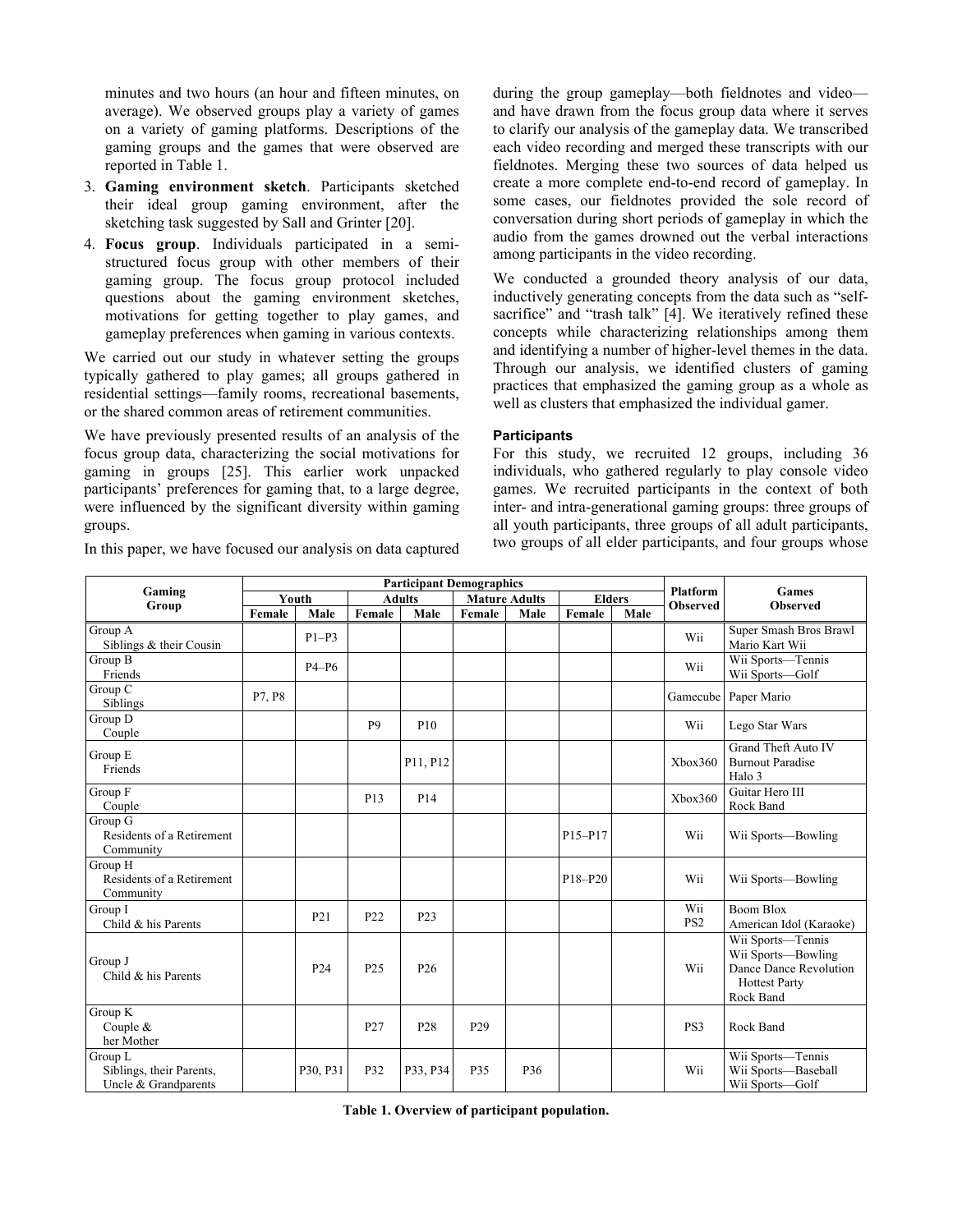participants spanned multiple generations (Table 1). Youth participants ranged in age from 3 to 15; adult participants, from age 26 to 41; mature adult participants, from age 52 to 59; and elder participants, from age 68 to 84.

Although we specifically contacted retirement communities to recruit groups of elder participants, all other groups were recruited via snowball sampling. We did not turn away any groups; the diversity of participants in our study was a naturally occurring result of the snowball sampling.

In all but three cases, every member of the gaming group present on the day of the observation participated in the full research design. Participants in Group F were joined briefly in their gameplay by a housemate who was just passing through. Participants in Groups G and H were a subset of larger gaming groups that fluctuated in membership from 7 to 28 individuals. While a researcher observed the gameplay of the entire group, the activity coordinator at the retirement community recommended individuals to participate in the remainder of the study based on their health and the schedule of other activities.

In this paper, we refer to our study participants and individuals with whom they play games as "gamers." We have explicitly chosen not to perpetuate other cultural definitions of "gamer" that legitimize only certain kinds of gameplay (see also [6]).

In the following sections, we present the results of our analysis, unpacking the various practices that emphasized the group as well as those that emphasized the individual. We also discuss two "pivot points" at which group- and individual-oriented practices most commonly intersected.

# **EMPHASIZING THE GROUP**

We observed a number of practices that emphasized the gaming group as a whole. As one might expect, we did observe group-oriented practices during cooperative and collaborative modes of gameplay. But we also observed group-oriented practices during competitive modes of gameplay, as well.

# **Constructing Shared Awareness**

Participants used conversation during gameplay to construct a shared awareness of game state, others' activities within the game, and others' engagement with the game more broadly.

Gamers helped each other keep tabs on various game states that would influence gameplay. During collaborative gameplay in *Lego Star Wars*, for example, group members used conversation to help each other keep track of how<br>much time was left in challenges: "We've got five much time was left in challenges: minutes…" (P10). During competitive gameplay in *Wii Sports: Golf*, group members helped each other keep track of the direction of the wind and used that information to make suggestions about the force and direction with which other players should drive the golf ball (Group B).

Gamers also constructed shared awareness by alerting each other to their activities within the game. Some of this

conversation focused on conveying the spatial location of players and was particularly prevalent in collaborative firstperson shooters: "Still behind you… on the right hand side of the rocks." (P11). Similar conversations helped to convey an awareness of who was doing what, particularly who was fighting or covering which opponent (Group A).

A final form of shared awareness was focused around others' engagement with the game. Gamers checked in with other gamers; they kept a finger on the pulse of others' engagement with the game:

P27: How'd you do over there? P29: Ehhh…

This form of shared awareness was most commonly solicited of more novice gamers by more expert gamers in gaming groups. In some instances, this awareness information was used to help players gauge whether the difficulty of the game was appropriate to the skill level of the gamers in the group, and it sometimes led into discussions about whether it was time to switch games or to switch roles in the games. In addition, this form of shared awareness was usually sought repeatedly over the course of a gaming session, keeping track of how players' engagement with the game was changing over time:

P27: How'd it go, lady?

P29: I'm finally getting it.

There were a number of game design elements associated with conversations in which groups constructed shared awareness. Many of these conversations centered around interfaces requiring that multiple factors in the game be managed simultaneously. In *Wii Sports: Golf*, for example, the active golfer had to account for the direction of the hole, the slope of the green, the direction and force of the wind, as well as the power of the golf stroke. Here, each element of the game state was depicted by a different interface design component (e.g., a color-coded arrow indicating the direction and strength of the wind or an overview map displaying the layout of the hole, the current lie and the direction of aim). The physical interaction required of the active golfer specified only the power of the golf stroke. The active golfers we observed were so engaged with the physical interaction task, other gamers jumped in to help provide shared awareness of the other factors.

Other conversations in which group members constructed shared awareness, particularly shared awareness with respect to others' activities and spatial locations, arose in contexts in which group members had different views of the gaming environment (e.g., split-screen modes). These conversations were carried out not just in collaborative games but also in competitive games such as *Mario Kart*, in which shared awareness would benefit players unevenly, giving a strategic advantage to a player who is ahead in a race but who cannot see how far his competitor is behind him.

Finally, conversations focused around constructing an awareness of others' engagement with the game occurred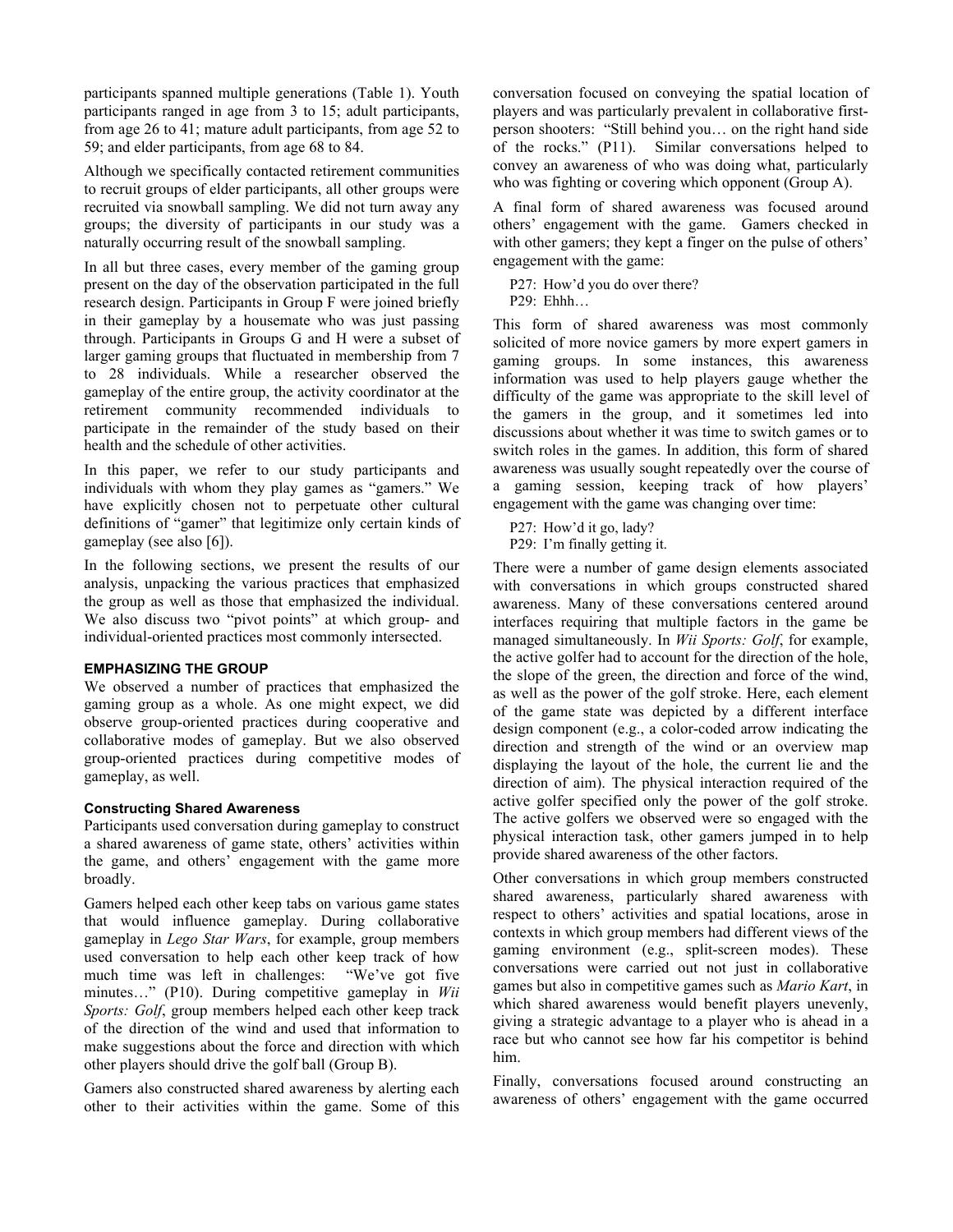primarily during breaks in gameplay, after completing a level or a song, for example.

### **Reinforcing Shared History**

In several groups, gamers reminisced about previous times that they had played the game together. It was common for more than one player to contribute to these stories, reinforcing the shared history of the gaming group:

- P5: Remember that time that you, like, just got mad and gave up trying…
- P4: (Laughing)
- Shot it back and forth for like half an hour? P6: Yeah, that sucked!

Sometimes, the groups' shared history was reconstructed for the pragmatic purpose of remembering what challenges, both collaborative and competitive, had been surmounted before and collectively strategizing about how to take on these challenges at present:

- P10: Have we done this one before?
- P9: Yeah… this is Darth Vader chasing us around…
- P5: Ah, it's the [hole] where you go to that thing.
- P4: So we have to get to the secret spot.
- P6: Yes. You have to hit three to get to there.

In one instance, a gamer reminisced about a time when he was at the exact same virtual location in *Grand Theft Auto IV* with another gaming partner. The reminiscing occurred in a similar context to that in previous examples and the story followed in content and tone to the stories shared within other groups:

P11: I was driving with my brother... and we stopped on the bridge right here where it slants down because our car was just about to explode. And he got out because I got out. And he said, "blah blah blah," saying all this stuff and all of a sudden the car just flew over and nailed him right in front of me… and we had to restart the mission because he was dead. It was really awesome!

In this instance, however, the story being shared was not about the shared history among members of a gaming group present in the room. The history extended to other gaming partners. It may be, then, that gaming groups exist in a larger sense, transcending the specific individuals present at a particular point in time or, perhaps, that individuals also share stories to invite others into a larger shared history.

Most interactions in which groups reinforced a shared history corresponded to moments of arrival at a particular location within the game: the next hole in *Wii Sports Golf*, the next level in *Lego Star Wars*, or a particular bridge in *Grand Theft Auto*. The longer shared histories were often recounted during cut scenes in the games. Each hole in *Wii Sports: Golf* was introduced by an aerial survey of the hole. Each new level in *Lego Star Wars* was preceded with a brief glimpse of the location and a narrative trailer. Because these game elements did not require input from gamers, there seemed to be time for the group to reflect on and tell

stories about previous experiences. Because these game elements provided an overview of a new location, they also seemed to provide context that triggered memories among gamers.

#### **Sharing in Success and Failure**

Gaming groups shared in both their successes and failures, offering each other encouragement, reassurance, compliments, and high fives:

P32: Oh, you are tied. You've both won two games. High five! (Holding his hand up in the air with the Wiimote dangling around his wrist, he reaches to give his brother a high five.)

Gaming groups celebrated together even when they were competing against each other. In both retirement communities, competitive games were played against a continual backdrop of encouragement from competitors and audience members, alike. This encouraging patter was so rich with detail about the gameplay that one could follow the game without watching the television screen at all. In one gaming group, the continuous patter enabled a visuallyimpaired gamer to participate in the game (Group H).

We observed a number of instances in which groups playing collaborative games shared in failure, as well, accepting responsibility as a group instead of pointing a proverbial finger at any one gamer.

- P24: We're going down! P<sub>25</sub>: Who is? P24: We are... P25: Going where?
- P24: ...as a band.

We also observed a number of instances in which gaming groups worked to create an environment in which it was more socially acceptable to fail, for example, by constructing shared excuses for poor scores across the board in a competitive game: "Oh boy, we're rusty, aren't we? We haven't played in a while" (P17).

Although we did not observe a correlation between any particular elements of game design and practices related to shared success and failure, we did note that these practices were more prevalent in groups of elder gamers and in intergenerational gaming groups. These kinds of practices may require more social maturity than some youth or even some adults may possess. In addition, these kinds of practices may also be fostered by intergenerational contexts in which adults may be trying to be more intentional about being a positive role model for youth gamers.

There was some correlation between the audio commentary of games such as *Wii Sports* and the commentary of gamers who often mimicked words or phrases from the game's commentary. The commentary of the games, however, typically focused on individual performance (e.g., "Nice Spare") and not on whole-group performance.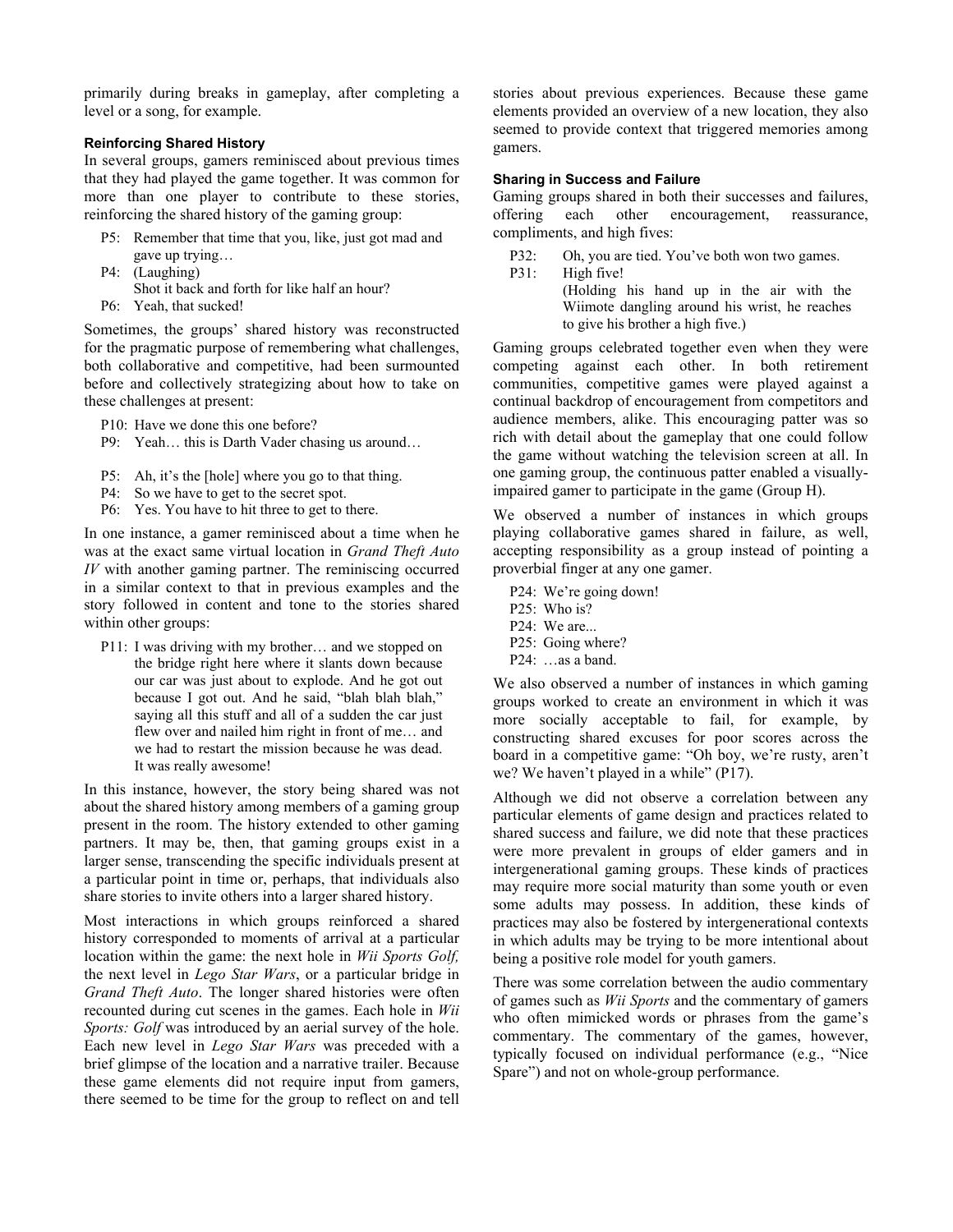#### **Engaging in Interdependence and Self-Sacrifice**

Some of the most striking group-oriented practices we observed involved situations in which individual gamers sacrificed their own interests for the sake of the group. Part of what made these practices so striking was the lack of conversation surrounding them during the gameplay. If an act of self-sacrifice was requested during a game, that action was carried out without comment:

- P10: I'm not going to be able to get over there.
- P9: Then drop out.

And a gamer would sacrifice her character or her opportunity to play so that a teammate could continue on in the game. In other cases, the act of self-sacrifice was never explicitly requested; instead, the game (e.g., *Rock Band*) notified the group when a player had "failed" and others stepped up when they could, sacrificing their own "star power" to bring a teammate back to life.

Because there was so little discussion about these practices during gameplay, we asked participants to explain what was going on during the focus groups. Gamers playing *Lego Star Wars*, a collaborative game, viewed these interdependent practices as emblematic of how coordinated their play had become, the result of extensive experience playing with each other:

- P10: There are certain points where you do something and if the other person is way far behind…
- P9: And, like, the things that we're doing were timed too.
- P10: Yes. So you have to go quickly.
- P9: …but if you can't find the guy that can't jump high enough or can't fly—
- P10: Drop out!
- P9: Drop out. And the other guy will continue on a bit.
- P10: ...it's amazing how coordinated we've become actually in that. "Okay drop out now!" There's not even a question. "Okay, do it." Out the person goes and then, bink, you're back in when it's safe again.

While self-sacrifice sometimes meant only temporarily dropping out of the game, in other cases, self-sacrifice had greater long-term impact on a player's individual character.

- P13: If you get enough star power, you can bring [a failed team member] back.
- P14: You have to kind of plan ahead. If you know it's going to be a hard song… and you know that maybe one of your friends is not going to make it, you're actually probably not going to use it.
- P13: Store it.
- P14: You're going to store it for, to save them, rather than to try to… boost your own life gauge.

The game mechanics of the collaborative mode of *Rock Band* made interdependence a central facet of gameplay. When one individual "failed," the group's collective health continuously decreased as long as that gamer had not been "saved." Although a team could complete a song without all individual players finishing, it was much more difficult to do so after someone had failed, providing an explicit incentive for others to bring a teammate back into the game and to look out for the interests of the group instead of themselves.

As in *Rock Band*, a level in *Lego Star Wars* could be successfully completed as long as one team member completed it. Not all players had to be present in order to win the game. This design decision gave gamers a certain amount of latitude to sacrifice their character or to drop out of the game if it were in the best interest of the group as a whole. Interestingly, the game mechanisms fostering interdependence in *Lego Star Wars* were not as explicit as those in *Rock Band*, so although our participants were proud of the interdependence and trust that were bound up in their gaming practices, they also believed that what they were doing was, to a certain extent, "cheating" and "taking advantage of the behavior of the game's AI" (P10).

# **EMPHASIZING THE INDIVIDUAL**

We observed a number of practices that emphasized the individual gamer. As one might expect, we did observe individual-oriented practices during competitive and cooperative modes of gameplay. But we also observed individual-oriented practices during collaborative modes of gameplay, as well.

# **Talking Trash**

In several gaming groups, we observed individual-oriented conversational interactions involving trash talk. Trash talk often involves general insults and put downs [11], and we observed a number of these general insults in our data (e.g., "Oh, you suck!" or "Pressure too much for you?").

One core characteristic of trash talk is that it emphasizes and fosters hierarchical distinctions between individuals [11]. In gaming groups, we observed interactions in which individuals were vying to establish their place in the hierarchy of a competitive game:

- P2: I'm in first!
- P3: Not for long!

Finally, trash talk is often employed so that individuals can stake claim to their turf [11]. We observed a number of instances in which gamers attempted to stake claim over a particular input device, planting themselves firmly on top of the *Dance, Dance Revolution* floor mat, for example, so as not to relinquish their turn amidst a series of competitive games. We also observed trash talking turf wars as gamers tried to stake claim to more or less desirable input devices prior to a collaborative game of *Guitar Hero*:

P26: How about I do drums? P24: Fine, then I'll do guitar. P25: No, I'm doing guitar. P24: I'm gonna do guitar. P25: No way, I'm doing guitar. P<sub>24</sub>: First one to touch it…

While it was difficult to identify correlations between general insult talk and specific features of the games, we did observe a correlation between trash talk reflecting turf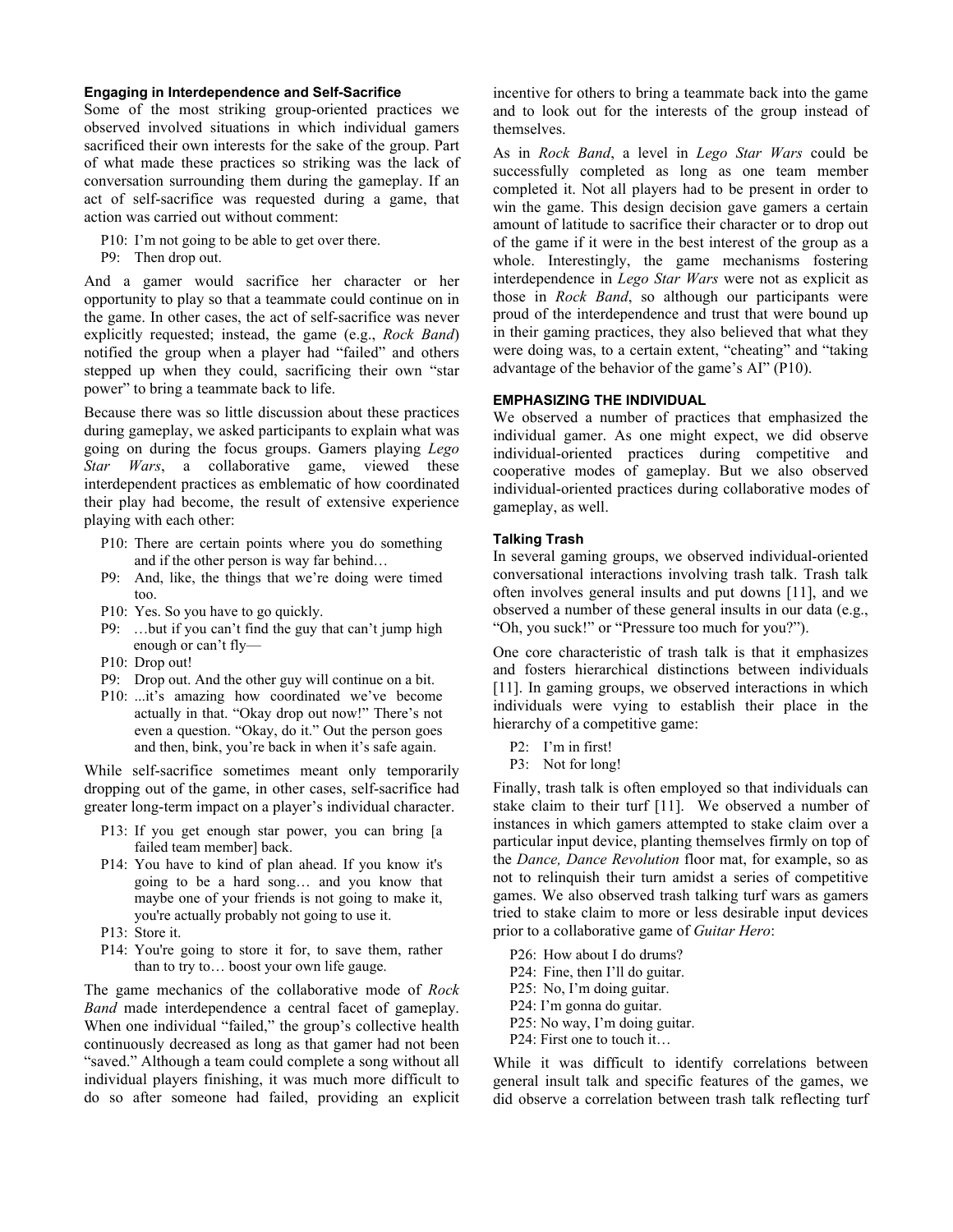wars and the presence of physical input devices in the gaming environment. This correlation was particularly prominent in situations in which the group perceived different degrees of desirability for different input devices.

# **Falling Prey to the Computer's Holding Power**

Turkle talks of the computer's "holding power," a "seduction" between the human and the machine [24]. Ito, in her study of gaming practices in a computer clubhouse observed instances in which interactive special effects (e.g., the "squishing sound" and "bloody smudge" that result when a fly is crushed in the pages of a restaurant menu in *DinoPark Tycoon*) enabled a kind of computer holding power [14]. Ito found that "the interactive special effect is somewhat antisocial, relying on a tight interactional coupling with human and machine, often at the expense of other interlocutors" [14].

In our study, we observed a number of similar instances in which a gamer seemed to fall prey to the computer's holding power. Each of these instances correlated with some form of special effects or "Easter eggs" within the game. One youth gamer, for example, rolled or hit the various balls of *Wii Sports* games backwards after discovering that the spectators in *Wii Sports: Bowling* could be startled by releasing a ball backwards into the crowd (P30). This behavior seemed to disrupt the flow of group gameplay and was commented on by the adults in the group. Similarly, two adult gamers took turns crashing cars in *Burnout Paradise*, exclaiming "Awesome!" when the game showed a slow-motion crash sequence (Group E). While both adults seemed to enjoy the spectacle of the car crashes, the primary form of engagement during those special effects seemed to be between each individual gamer and the game and not between the two members of the gaming group.

# **PIVOT POINTS: SHIFTING BETWEEN THE GROUP AND THE INDIVIDUAL**

Some phases in console gaming seemed to bring the distinction between group- and individual-oriented practices into sharper relief. In particular, we observed a number of "pivot points"—points in the game at which we observed a marked shift in orientation, between an emphasis on the group and an emphasis on the individual or vice versa.

# **Negotiating Individual Contributions to the Group**

There were a number of points during gameplay at which group members discussed the contributions of individuals to the larger group. Here, the emphasis on the group and the emphasis on the individual seemed to intersect. Sometimes these interactions occurred explicitly in the middle of a game:

P3: You're supposed to be helping; it's a team sport.

Negotiations about individual contributions to the group were much more prominent, however, during the configuration and setup of each new game, when gamers assigned or reassigned group roles to individual players. In the following excerpt, one individual's role in the group was reassessed following the group's failure to get a star:

- P27: Bogus, we didn't get our first star...
- P29: You should play the guitar.
- P27: You know, a bass part is what you need.
- P29: Should I switch it?
- P27: Nah, you're good.
- P29: No I'm not!
- P27: Well you could play the bass on it. Yeah…
- P29: Cuz' I'm used to the bass part. Yeah, I think I will.

Individual team members' strengths and, more prominently, their weaknesses were taken into consideration in an attempt to create a more successful team for the next game. Groups continually assessed and reassessed individuals' contributions to groups and adjusted individual roles as gameplay unfolded. In many of these interactions, gamers often seemed to single out a particular individual in the adjustment and assignment of roles. But because groups surfaced these decisions, discussed them, and, to a greater or lesser degree, agreed upon them, there also seemed to be some acknowledgement that the group, as a whole, was accountable for the decisions that had been made. In the following example, P13 and P14 agreed upon a particular set of roles in the game. When one individual "failed" out and the game ended prematurely, the other individual voiced an acknowledgement (albeit somewhat resigned) that it is sometimes the case that the decisions everyone agrees on do not always pan out:

- P14: I think you're going to have a tough time with the drums…
- P13: Yeah? It's…a somewhat easier song…
- P14: No, I think it's going to be quick and hard.
- P13: Well, you'll just have to save me...
- […]
- P13: Oh no! I'm sorry! I'm sorry!
- P14: Oh, we were right at the end! Oh well. That happens.

Finally, we observed a number of instances in which individuals wanted to play a more significant role in the gameplay than they had been accorded. These individuals spoke up repeatedly in an attempt to assert their value to the other members of the gaming group. In one group gaming context, for example, two sisters played together but only the elder sister (P8) held the game controller. The younger sister (P7) recognized that part of her value as a peripheral participant was bound up in her ability to remember details about the game, for example, what characters had which special abilities:

- P7: You want to jump to the other side. You could be Yoshi.
- P8: Whoops! Yeowch! The shark caught me…
- P7: If you want to jump there... then you need to use Yoshi. He can fly for two seconds, can't he?

Sometimes the individual's contributions were acknowledged and sometimes they were ignored; the age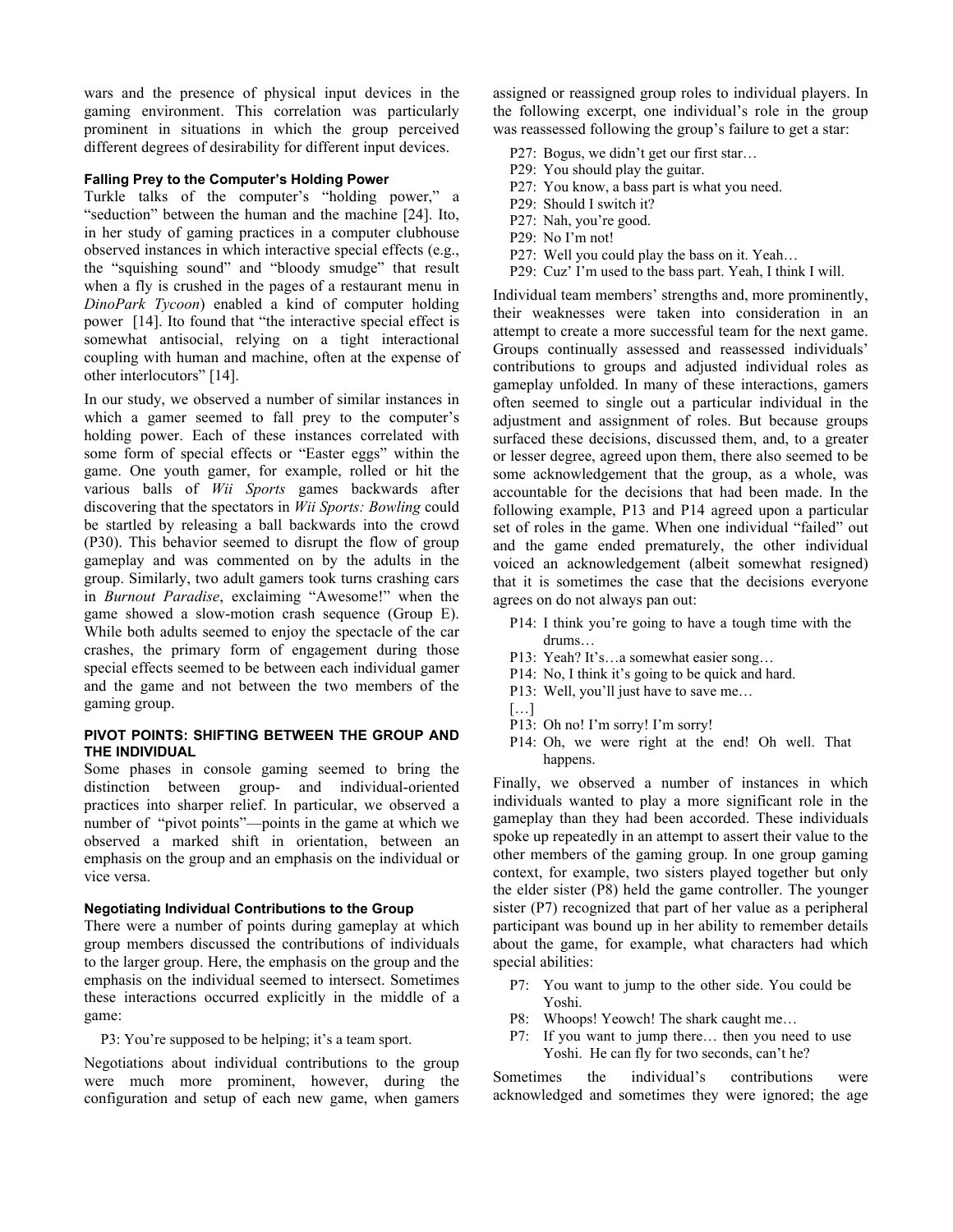and maturity of gamers seemed to influence how these advances were received. Nevertheless, patterns of individuals trying repeatedly to assert their value to the larger group continued over the course of gameplay.

#### **Reviewing Scores**

We observed a marked shift in conversation at the point in games when scores were displayed. In many cases, there was a very explicit shift between singular and plural tenses in the language used by participants. Most commonly, participants appropriated a plural tense immediately following gameplay and focused their discussion on the groups' performance. Once the scores for the game were posted, however, participants frequently shifted to a singular tense, refocusing the discussion on an individual:

P24: Yeah! Woohoo!

P<sub>25</sub>: We did it!

[Individual accuracy percentages appear on the screen]

- P26: I sucked.
- P25: Maybe you shouldn't quit your job, dear.
- P26: I only got fifty-two.

In some cases, as in the example above, the tense shifted to first person singular with a gamer commenting on personal performance. In other instances, the tense shifted further to second person singular with a gamer commenting on another gamer's performance:

- P27: Uh oh! We've got to get these last notes or otherwise we're not going to get it… We're gonna get it… Oh, what happened? We both missed it! Darn it…
- P28: I did horrible on that song.
- P27: It's your fault, then.
	- (Laughs)
- P28: I know it was…. I can't hit the notes.
- P27: Yeah, you only got a ninety-eight, come on y'all.

In only one instance, we observed a conversation in which the display of scores correlated with a shift from a focus on the individual to a focus on the group. In this instance, one gamer felt she had done quite poorly and the score helped her see that, relative to the performance of others, she had not done so poorly, after all:

- P27: Ahh! That was terrible! Ug! I did so bad.
- P29: No, you didn't…
- P27: No, I did; it was really hard...
- [Individual accuracy percentages appear on the screen]
- P29: Ooh, ninety-four!
- P27: Mom and me, we tied!

We found the explicit shift in conversational focus surrounding the display of scores to be quite striking. It is worth noting that in most of the games we observed, even in collaborative games in which an entire gaming group would win or lose together, the screen displaying scores still presented scores for individual gamers; sometimes these individual scores were given more visual prominence than was the shared group score.

#### **DISCUSSION**

By teasing apart two related continua, competitive-tocollaborative modes of gameplay and individual-to-group oriented gaming practices, our analysis creates space to think about group dynamics and the influence of the games that are being played on that group dynamic. This distinction between modes of gameplay and group gaming practices allows us to see resonances between our view of the sociotechnical gaming context and other research in group cohesion.

The construct of cohesion in studies of groups emerged as a way to help explain differences in group performance:

The theoretical and intuitive hypothesis has been that [social and motivational forces between group members] create a bond, or cohesion, among the members of the group, and that the stronger the bond, the greater the productivity of the group [1].

Researchers have not reached consensus about what kinds of forces create cohesion among groups. However, a number of different forces have been suggested, including (among others) the following:

- An attraction to the other members of the group and/or a perception that one has a reciprocal influence on the group [12, 18]
- The similar personality characteristics or perceived "fit" of other members of the group [10, 18]
- The prestige of the group [12]
- A "basic allegiance to the group" [18]
- An "attack from outside or a common 'cause'" [10]
- The shared or interdependent activities of the group [10, 12]

Traditionally, researchers have examined group cohesion in the context of work groups, therapeutic groups, living units, and sports teams [3, 10]. More recently, research has examined group cohesion in virtual teams [19]. Although most researchers agree that the construct of cohesion is fundamentally important in studies of groups, there is considerable disagreement about how it should be defined and how it should be measured [1, 10, 18].

We did not measure cohesion within the gaming groups in our study. Nevertheless, we suspect that the groups who participated in our study were more than likely already relatively cohesive, evidenced by the fact that they chose to gather together regularly to play console games. One of the forces that has been suggested as an influence on cohesion is shared activity, and all gamers in our study participated with their group in the shared activity of gaming. This perspective on cohesion also seems to resonate with Nardi and Harris' claim that "a larger field of collaboration is constituted by engaging in the game" [17].

However, we would also speculate that some groups were more cohesive than others and that cohesiveness within some groups waxed and waned over the course of gameplay. For example, groups who engaged in interdependent practices such as those observed during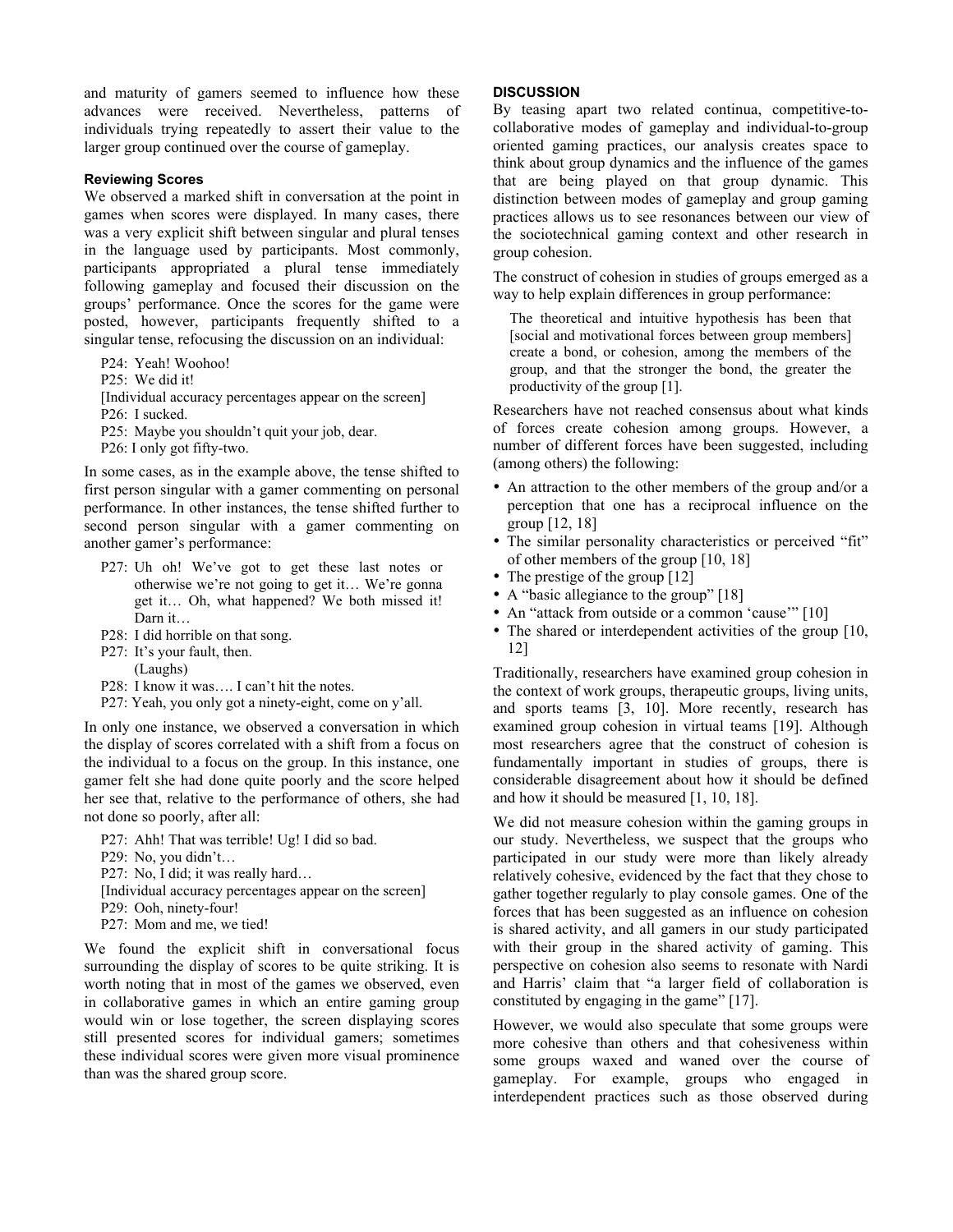*Rock Band* or *Lego Star Wars* may have experienced increased cohesiveness. A group in which one gamer enjoyed sending the ball backward in *Wii Sports* was most likely not engaged in the same game as other group members at that moment—playing a game of eliciting responses from the virtual and co-present audiences as opposed to playing *Wii Sports*—and the group may have experienced decreased cohesiveness.

When studying gaming, then, it may be increasingly valuable to distinguish between the games, themselves, and the games that people choose to play. In some cases, the goals of the game and the goals of the gamer may align. In other cases, gamers may choose to play other "games," opting, instead, to crash cars in order to watch the slowmotion graphics or to lose intentionally in order to model prosocial behaviors to youth gamers. In collaborative gaming groups, then, there may be as many games being played as there are gamers. The relationship between the game and the games people choose to play likely influences group cohesion; a more focused study on this phenomenon would be an interesting direction for future work.

Within computer-supported cooperative work and humancomputer interaction, the construct of group cohesion has also been employed as a motivation and goal for system design. Researchers developing, for example, games across media spaces [15], games within virtual worlds [9], mobile computing and photoware [5], ambient intelligent environments [26], tangible computing and ambient displays [2], and semi-public displays [27], have all set out to design technologies to foster cohesion within groups.

As with many other researchers in computer-supported cooperative work, we believe that social relationships are an important component of one's well-being and identity (see e.g., [23]). As such, we also believe that helping to maintain and nurture existing social relationships is an important goal for design.

More than likely, game designers also wish to foster cohesion within gaming groups, as doing so would help ensure a continued audience for their work. However, as we have shown, gameplay involves both group-oriented and individual-oriented practices within gaming groups. Understanding more precisely what elements of game design influence cohesion among groups—whether games are competitive, cooperative, or collaborative—would be a compelling direction for future work.

# **CONCLUSION**

In this paper, we have presented results from a study of collocated group console gaming. We endeavored to disentangle the discussion of gameplay practices from the traditional classifications of game mechanics in order to better understand the range of individual- and grouporiented gaming practices. In our analysis, we identified four classes of practices that emphasized the gaming group as a whole: constructing shared awareness, reinforcing shared history, sharing in success and failure, and engaging in interdependence and self-sacrifice. We also identified two practices that emphasized the individual gamer: talking trash and falling prey to the computer's holding power. In our data, we observed more group-oriented gaming practices than individual-oriented gaming practices and believe this may be due, at least partially, to our explicit choice to study gaming groups, the self-selection bias of groups that volunteered to participate in the study, or our presence in the gaming environment during gameplay.

Nevertheless, we found that both group- and individualoriented gaming practices were present across the spectrum of competitive-to-collaborative games, transcending the classic modes of gameplay with which they would most likely be associated. In fact, some of the most grouporiented practices we observed occurred in a group that was playing a competitive game. And some of the most individual-oriented practices we observed occurred in a group that was playing a collaborative game.

We also identified two critical "pivot points" at which a group orientation intersected with an individual orientation: negotiating individual contributions to the group and reviewing scores. These two pivot points suggest two key foci at which game designers might carefully consider the ways in which their decisions influence group dynamics during gameplay. We found it quite interesting that these two pivot points served as the bookends around what one might generally consider the gameplay experience. Negotiations about individual contributions to the group typically occurred during game setup and configuration while displays of scores typically occurred after the game had ended.

For each of the gaming practices that we identified, we related the class of practices, where possible, to specific elements of the game design, including game mechanics, interaction design, and special effects design. These observations pave the way for other researchers and game designers to explore, more specifically, the causal relationships between specific game design elements (or, perhaps, combinations thereof) and the dynamics within gaming groups.

Overall, this research points to the rich dynamics within gaming groups and contributes initial insights about relationships between console game design and group interactions—that competitive games do not always equate to individual-oriented practices, that collaborative games do not always equate to group-oriented practices, and that the dynamics within groups are not merely influenced by the mechanics of the gameplay but by the design of the setup and scoring, as well.

# **ACKNOWLEDGEMENTS**

We would like to thank our participants for sharing their time and gaming experiences with us. This research was supported in part by the NSERC/iCORE/Smart Technologies Chair in Interactive Technologies and by NSERC's NECTAR Strategic Networks Grants Program.